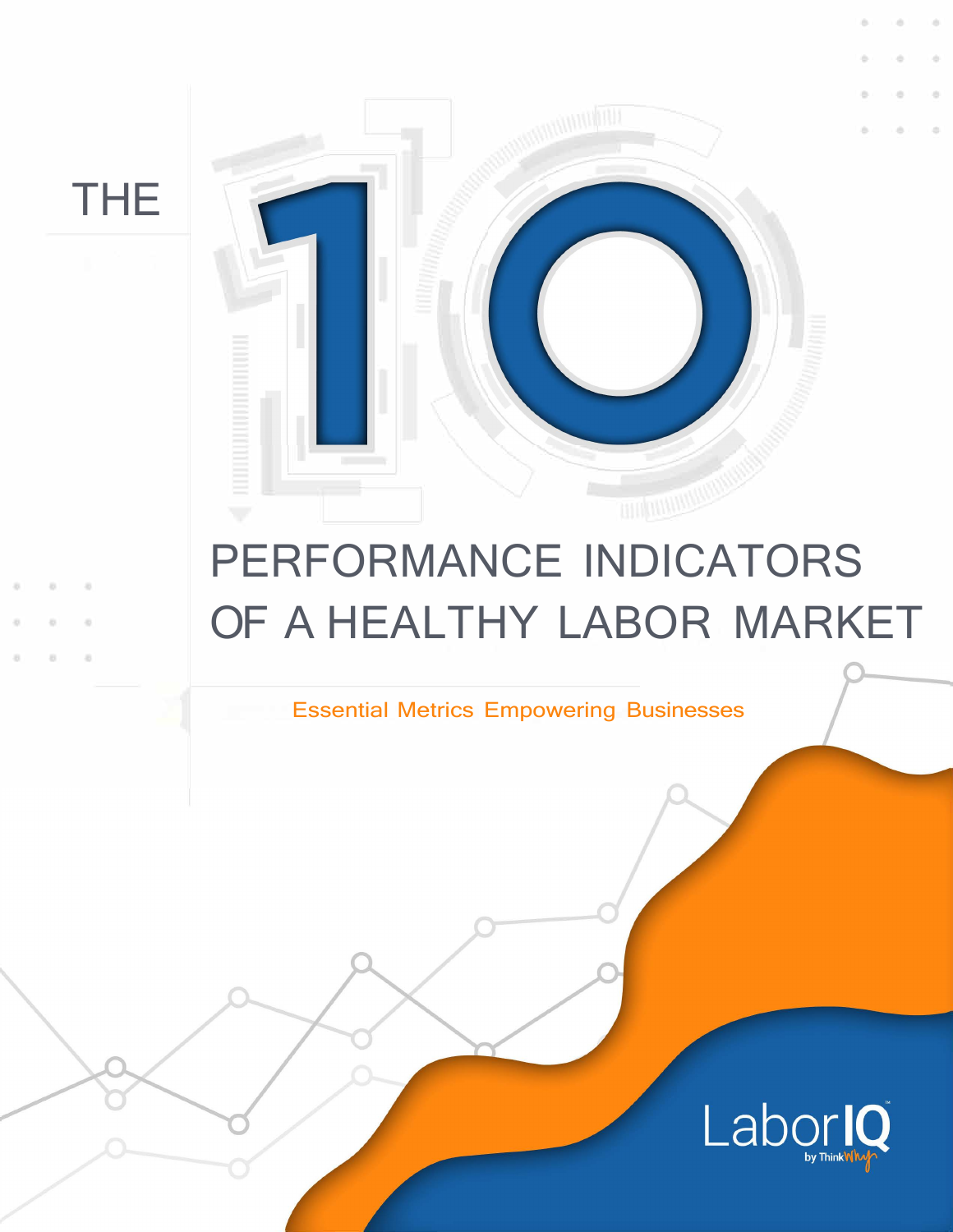# Introduction **Introduction**

Few things are more important for a company's success than **knowledge about the markets in which it operates or may enter in the future.** That's because good market intelligence is critical for making smart tactical and strategic business plans.

The challenge in the past has been obtaining this intelligence. While we live in a society of information overload, with data of every sort at our fingertips, reliable and comprehensive sources for understanding markets have been virtually nonexistent. Until now, that is.

This e-book outlines an advanced **methodology for measuring the performance of the nation's top metropolitan areas** —from labor conditions to demographics — which can help organizations in several ways, in any business environment.

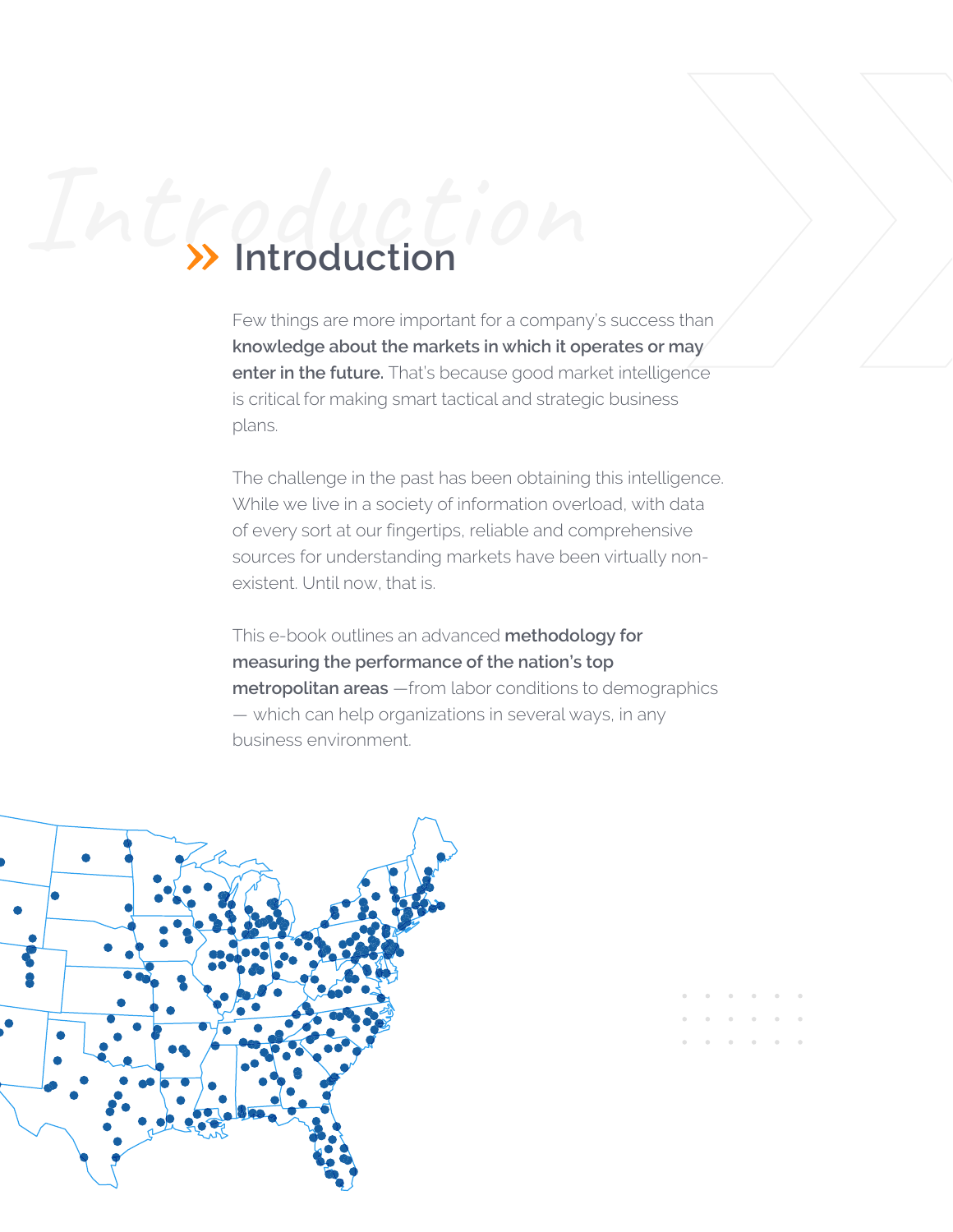# **An Invaluable Benchmark for Decision Makers**

The success of any market is measured by hundreds of unique performance indicators, from population size to its leading industries. Although analyzing any of the metrics alone will provide some insight into an area's performance, **it's only when the metrics are reviewed collectively will a complete picture of the market emerge.**

LaborIQ™ by ThinkWhy has leveraged the expertise of economists, data scientists and business intelligence professionals to provide actionable labor market analysis for occupations, industries, demographics and universities nationwide. The proprietary ranking model resulting from their efforts, called the LaborIQ Index, identifies and tracks 10 key performance indicators that best shape market health. These indicators are present

...only when the metrics are reviewed collectively will a complete picture of the market emerge. in every market and represent the greatest drivers of a market's economic progress or decline.

LaborIQ has ranked the top 150 metros based on a composite index of 10 key performance variables (see adjacent listing).

Considering all 10 variables together for each market — and then reviewing them in relation to the performance of other top markets provides **an invaluable benchmark for business decision makers.** To measure each metro area's relative ranking, a two-step process is employed.

The first step involves arriving at a single composite value for each metro. Then, the composite value is regressed in a panel analysis using the 10 most important variables selected for all metros.

Some metros in this analysis may score relatively well for job gain and job growth; however, their overall ranking may decrease if performance is poor in areas like population growth and net migration.

For a snapshot of how the rankings work, compare the composite values of the nation's 10 top-ranked metros versus to the metros ranked 141 to 150.

#### **Top 10 Key Performance Variables**

 $\sim$ 

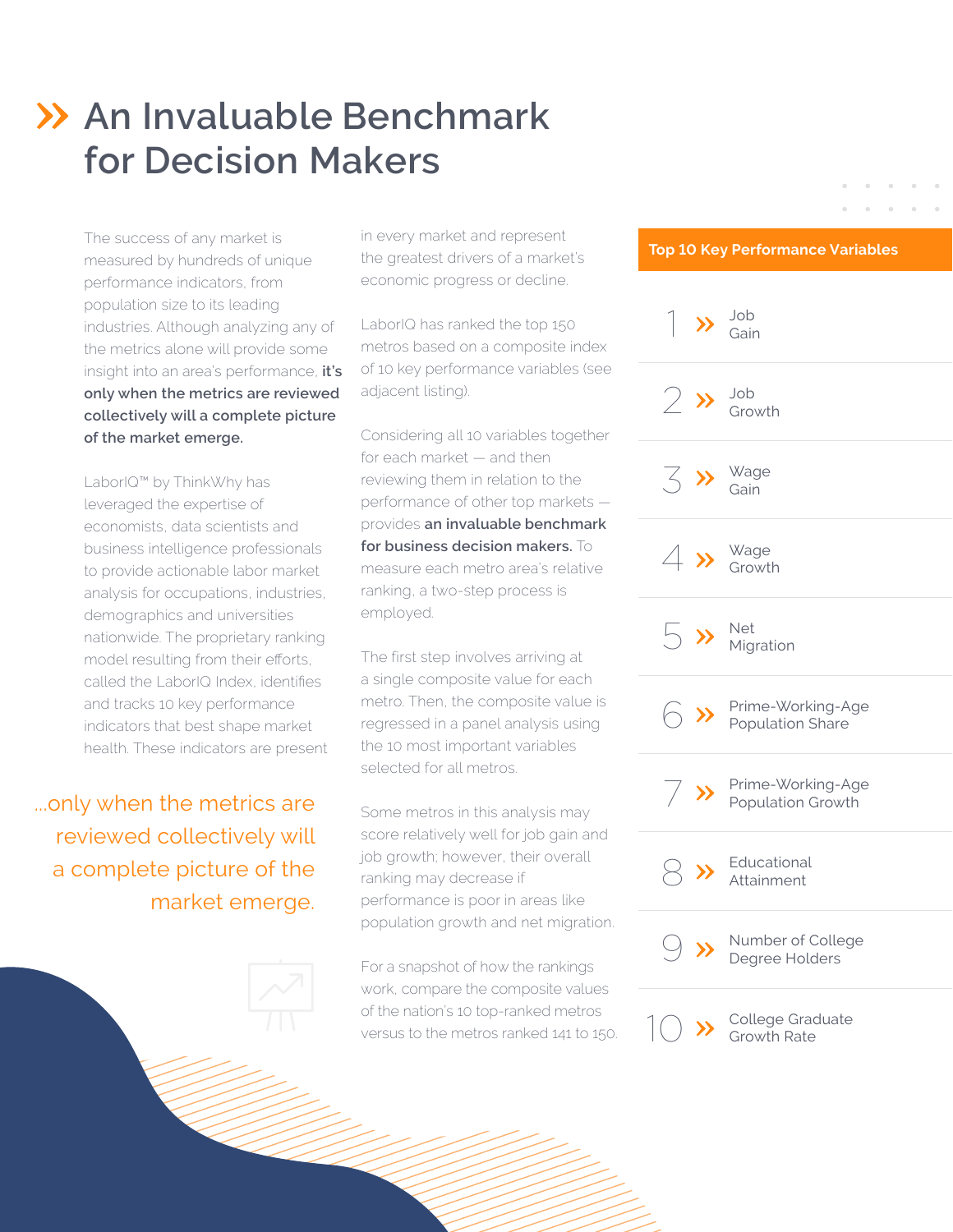# **An Invaluable Benchmark for Decision Makers**

With sophisticated analysis of the key market variables, business professionals can better gauge the performance of an individual metro area, on a relative basis. Organizations are then able to analyze and understand occupational and industry trends and the talent supply in each market, which ultimately impacts salaries and talent costs.

This proprietary ranking method empowers employers with monthly performance insights across markets and further enables strategic planning for expansion, recruiting talent or budgets.

Let's look closer at the 10 key variables and how they impact local markets, and therefore, businesses decisions.

DENVER, CO

#### **Top 10 Market Rank and Composite Value**



#### **Bottom 10 Market Rank and Composite Value**



*>> Data collected from January 2020*

**Now let's take a closer look at the 10 key variables**



**Of the variables analyzed, 7 of 10 show that Denver-Aurora-Lakewood remains stable as the 2nd highest performing metro area in the nation.**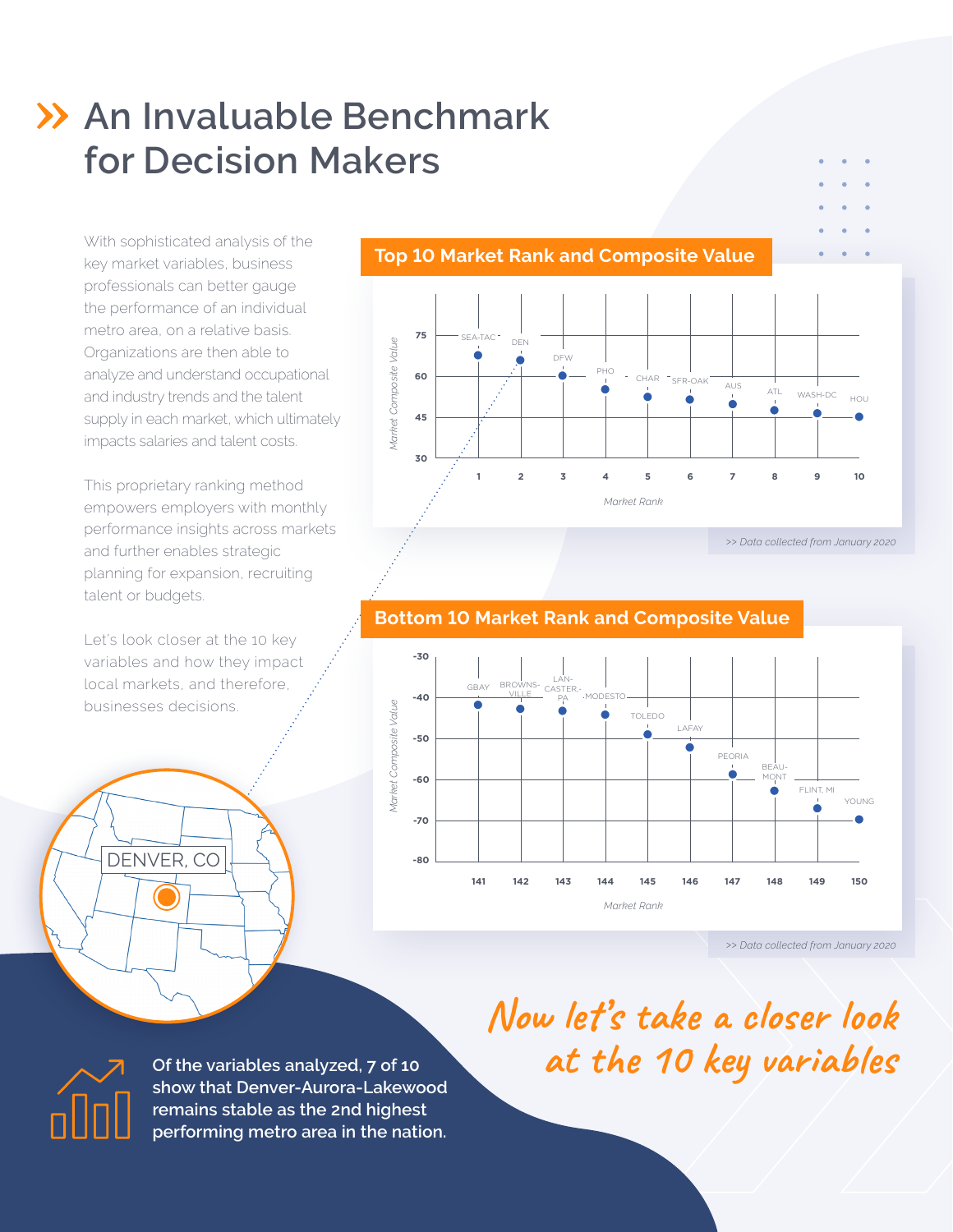## **XX The 10 Key Variables**

#### **Job Gain**

Job gain is the number of jobs created in a metro area over a monthly annualized basis. The strength of a metro's economy is reflected by the number of jobs created over time. In general, if local businesses are hiring people, it means their revenues are growing as they serve more customers.

The job gain variable helps you answer: Is the area growing? Will there be a steady supply of people to employ now and in the future? Is the area's employment rate increasing, thereby expanding opportunity for more sales?



**Consumer spending accounts for 70 percent of the U.S. economy.**

#### **Job Growth**

Job growth is the percentage of change in total employment over a monthly annualized basis. As market size will influence the growth percentage, areas with large populations may see substantial job gains, but little overall job growth. The changes in job growth in a metro can have a positive or negative impact on wage growth.

By understanding job growth and its correlation to wage growth and how it is forecasted to change over time — organizations can be more proactive in assessing salary benchmarks to ensure market competitiveness and retain talent.

#### **Wage Gain**

nonfarm payrolls and is reported monthly. This information is provided for average hourly earnings. LaborIQ produces wage analyses at both the macroeconomic level, based on industry super-sector, and at the microeconomic level for approximately 17,000 job titles.

Compensation has a direct impact on both short- and long-term workforce sustainability. **Wages are a driver for attracting new talent to an area, and influences job longevity among current employees.** In addition, because consumer spending accounts for 70 percent of the U.S. economy, and spending is fueled by wages, this indicator is important for determining a market's overall economic health.

# **Wage Growth**

Wage growth is the percentage of change in the average hourly earnings of all private nonfarm payroll employees in a metro area. Wage growth is usually contingent on the supply and demand of an industry or a specific job, which is why it's important to know whether wages are above or below the norm, as well as other outliers.

Knowing, for example, that a 15 percent increase in wages over the last three years is the normal baseline for professional and business services jobs, in a specific metro area, is a good starting point for setting annual budgets or forecasting talent costs.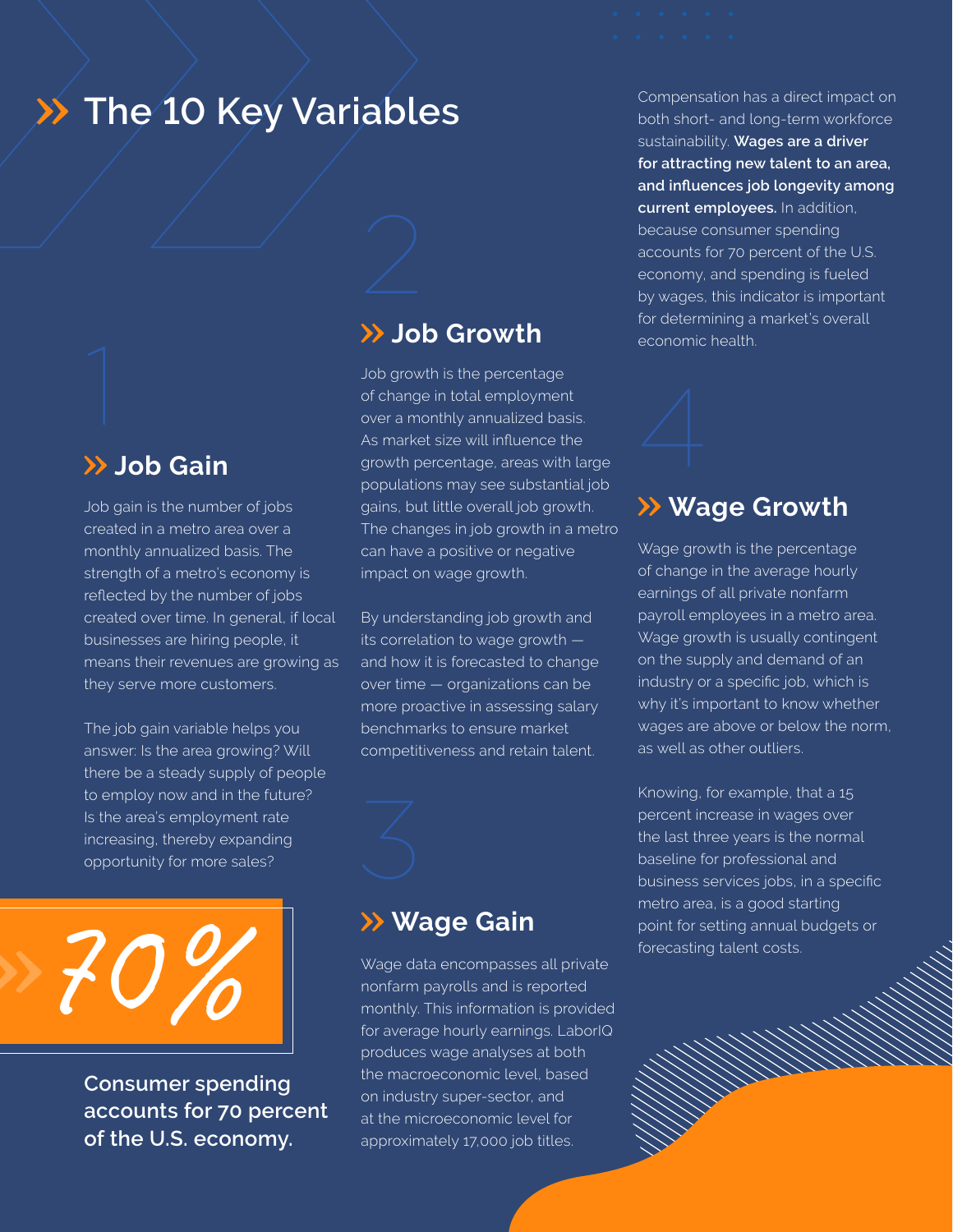# **The 10 Key Variables**

#### **XX Net Migration**

5

Net migration is the difference between the number of people entering an area and the number of people leaving an area, annually. Understanding a migration shift can help explain how and why a market experiences increases in job gain, job growth and wages. **This is critical information for organizations when considering, for example, whether to open a new office location or target hiring within a metro area.**

The relationship between migration and other economic factors will help determine if a market is "leading" or "lagging." For some metros, job gain and job growth are catalysts for positive net migration, which then increases the population, making the metro a leader. Conversely, in a laggard metro — typically rural areas or tertiary markets — the population is decreasing, most likely due to a lack of jobs or talent demand.

## **Prime-Working-Age Population Share**

6

The prime-working-age population share only counts those persons in a metro who are between 25 and 54 years old. **For organizations to sustain and grow their operations, a market with a stable or increasing share of prime-working-age people is optimal.** Without enough primeworking-age people in a metro, there are fewer resources for staffing — or buyers for goods and services.



Prime-working-age share growth is the percentage change in this age cohort's annual population gain in each metro area.

**As the population of this age cohort increases in a metro area,** 

**so too will the demand for goods and services.** Importantly, this growth offers businesses in the area more hiring and sales opportunities. A metro with a declining primeworking-age population, on the other hand, will have a smaller talent pool to choose from, as well as fewer wage earners purchasing goods and services. By tracking the growth of the prime-working-age population, it will inform budget planning, investment and growth decisions.

# 8 **Educational Attainment**

Educational attainment is the percentage of a metro's population that holds a bachelor's degree or higher. Understanding how many people in a metro have a postsecondary **education can tell organizations whether a market has enough degree holders to meet its hiring needs.** College and university graduates offer employers an early indicator of talent supply. Searching educational institutions by metro can help guide talent planning and targeted recruitment efforts.